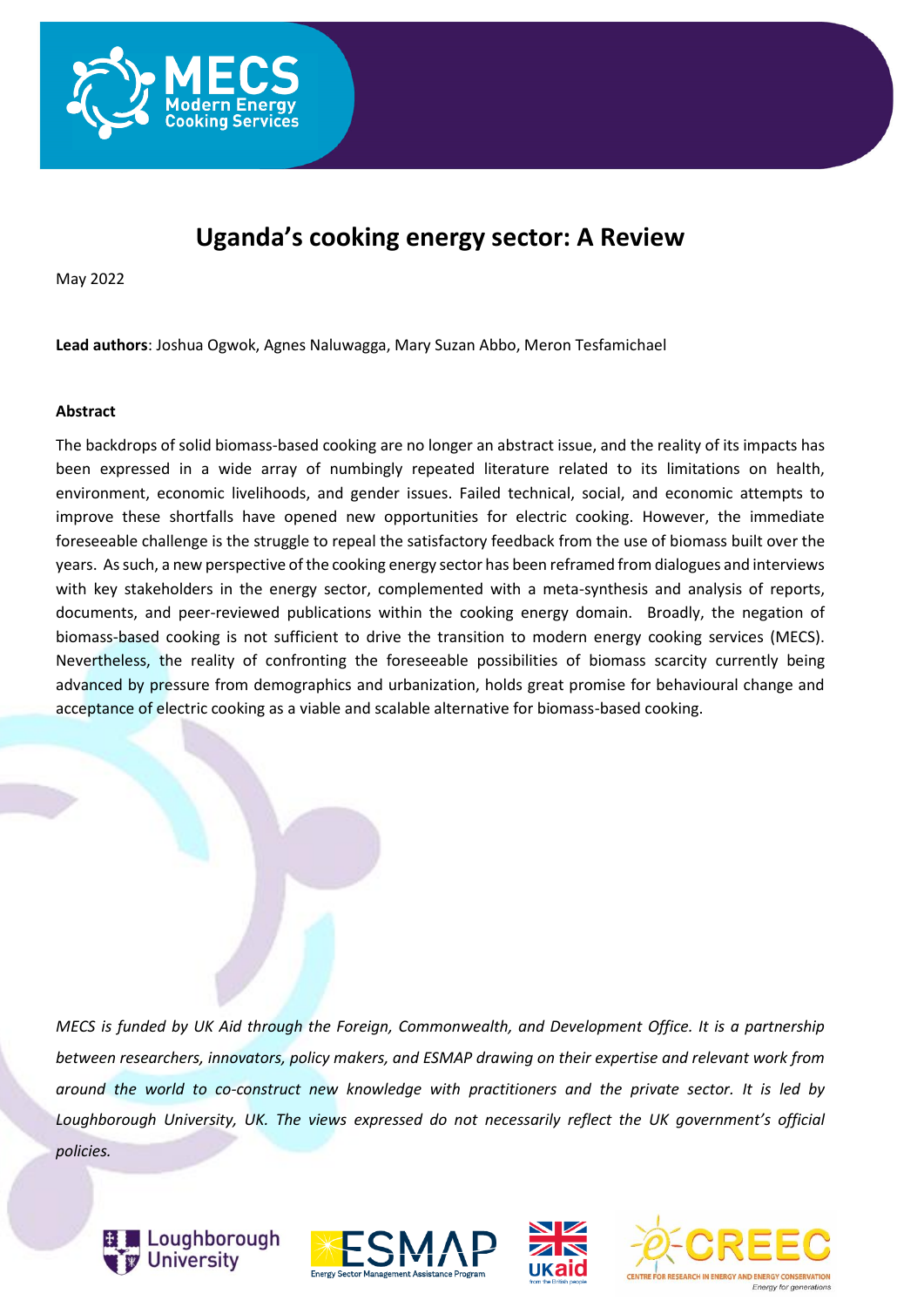# **1. Introduction**

Traditionally, domestic energy use in Uganda is dichotomized into traditional biomass for cooking, and electricity for lighting, yet examining them together reveals a potentially transformative development opportunity for skipping the conventional stages of slow transition from traditional polluting fuels directly to clean and modern fuel, electricity (Leary et al., 2021a). Lombardi et al. (2019) note that access to clean cooking and electricity are often treated as separate, and programmes aimed at improving the provision of electricity fail to take cooking into account. Yet, where renewable energy is the predominant source of electricity, as it is the case in Uganda, efficient electric cooking devices present a sustainable and reliable option to achieve the universal access to clean cooking facilities by 2030 (Lombardi et al., 2019). Batchelor et al. (2019) acknowledges that this approach could have significant potential in mitigating over-reliance on biomass, especially in developing countries that have made progress towards increasing access and supply of electricity. But the main challenges affecting universal transition to electric cooking is lack of viable infrastructural options for the dissemination of modern energy cooking services i.e. transmission of electricity and transportation of appliances and bottled fuels such as liquefied petroleum gas (LPG) to the last mile consumer (Wright et al., 2020).

In Uganda, in the past ten years, on one side has witnessed a serious decrease in biomass attributed to population increase (approx. 3% annually) (UBOS, 2016) and urbanization (5.7% annually), on the flip side, there has been a remarkable increase in electrification. Uganda's cooking energy sector has for long relied on biomass (94%) as the primary source of energy (UBOS, 2021; Price, 2017). Over the past two decades, the government has concerted efforts and allocated budgets towards the promotion of improved cookstoves (GOU, 2013). However, Batchelor et al. (2019) observes that in the global south, although policy and technology interventions have improved the combustion efficiency of biomass fuels, thus far efforts have failed to keep up with population growth and urbanization. In recent years, some also have been questioning the effectiveness of improved cookstoves in delivering the benefits associated with them. For example, studies show that the most advanced models have been proven to be insufficient to meet health targets set by the World Health Organisation (WHO) for household air pollution (Lombardi et al., 2019). The environmental sustainability of ICSs is also questionable when considering the foreseen population growth and resource scarcity (Lombardi et al., 2019).

More recently, the government in Uganda has turned to LPG. However, this also has its limitations. First, LPG is not renewable and conflicts with the national long-term climate mitigation targets. Second, LPG is an imported fuel. Hence, not only does it cost the government its limited foreign currency but also it cannot guarantee a continuous supply. Alcohol fuels like ethanol could also potentially offer an alternative solution. However, despite the efforts to increase the supply, there is limited preparedness in terms of appliances and programs to promote this drive. Biogas is another alternative fuel. However, despite its long tenure in Uganda's cooking energy sector, adoption has remained low because of high upfront costs and poor after-sale service.

Electric cooking is not new in Uganda, however, supply constraints are a major hurdle to the household use of electricity (Rahut et al., 2017). Leary et al., (2021b) highlights that electric cooking is also hindered by perception









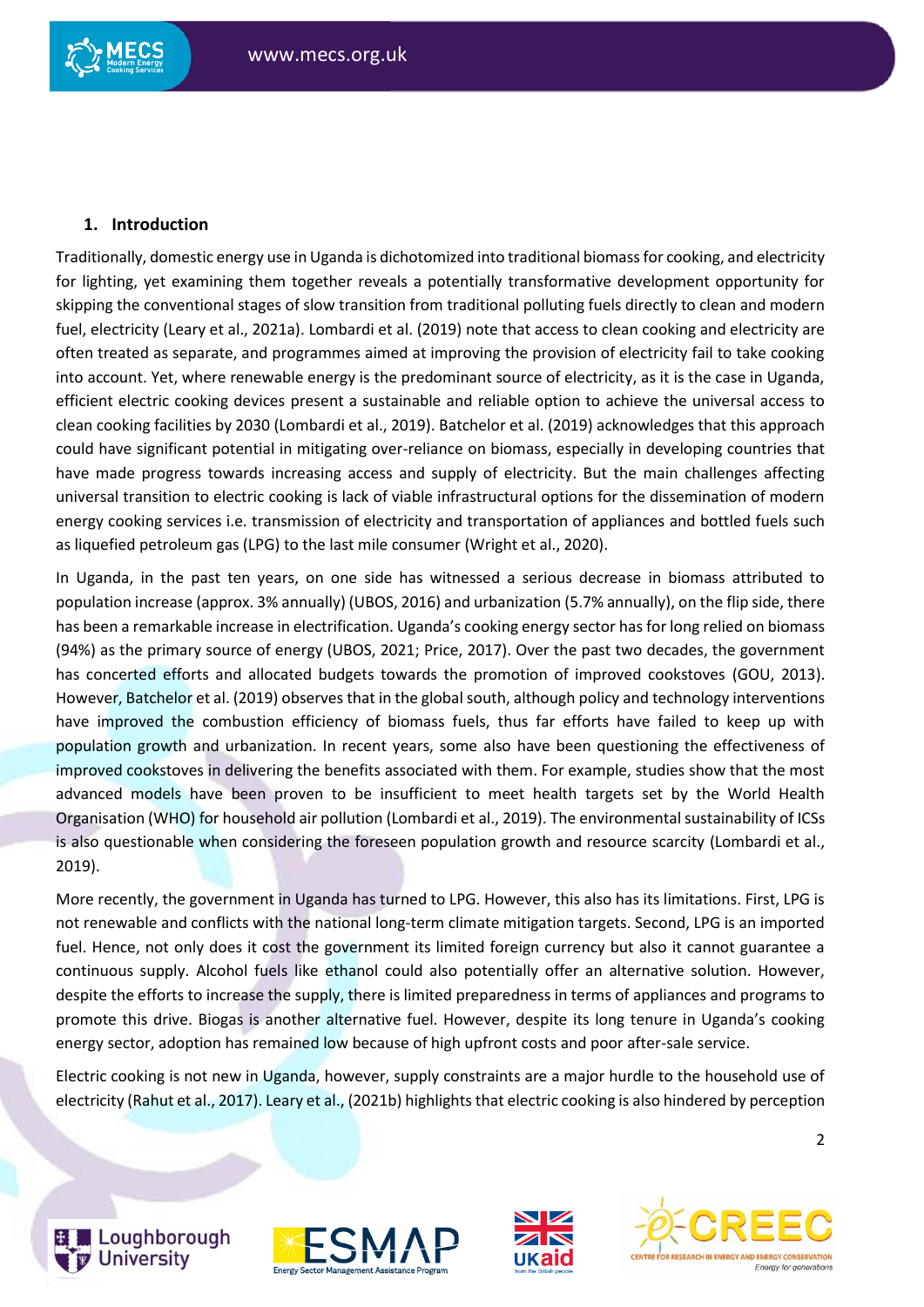

around taste, cost, safety, steep learning curve for new appliances, lack of awareness, availability of technology, and reluctant male decision makers to authorize purchase. Batchelor et al., (2019) points out that the main barriers to electric cooking are low access to electricity; high cost of bills from tariffs and weak grids. But this is not the case for Uganda. Currently, significant investment in generation capacity has doubled the total installed capacity from 600MW to 1,346.6 MW between 2010 and 2022. Uganda today produces an electricity surplus of almost double the current demand of 680 MW and is proactively seeking to boost demand, i.e., through use of electricity for cooking. This offers opportunity to leapfrog Uganda's energy development path hitched on biomass based cooking directly to electric cooking. Watson and Sauter (2008) posit that the leapfrogging approach would prevent developing countries from going through the same pollution intensive stages of development experienced by industrialised countries, as they might be able to embrace more sustainable low carbon approaches. The catch phrase "[e]lectricity was developed from continuous improvement of a candle", holds great promise for universal acceptance of electricity as a potential replacement for biomass. But access to electricity still does not equate to utilization and as Tesfamicheal et al., (2020) note electricity is desired to the extent that it enables families to carry out socially desirable activities.

This paper contributes to the understanding of the status quo of the cooking energy sector in Uganda, challenges faced and also examines whether cooking with electricity stands a chance to capture the cooking energy market whilst identifying barriers and drivers for cooking with electricity.

# **2. A general outlook of Uganda's cooking energy sector**

Of the 94% Ugandan households that primarily depend on biomass, 73% use firewood while 21% use charcoal for cooking, electricity (1.4%), kerosene (0.6%), and other sources including LPG, bio-fuels account for 3.9% (UBOS, 2021). There is a variety of cooking technologies used given the diversity of cultures whose cooking behaviour differs considerably as do the staple foods consumed in different parts of the country. For instance, for preparation of a millet or sorghum bread meal which is enjoyed by people in parts of Eastern, Northern and Southwestern Uganda, the three stone fire or a sturdy wood stove with a high fire power is commonly used for roasting simsim, sorghum and millet before milling; while cooking steamed and mashed banana (matooke) largely consumed in Central and Western Uganda is commonly done on a stove that preserves heat for long hours e.g. a ceramic lined charcoal stove. Stacking of cooking fuels and technologies is also a common practice in Ugandan households especially in urban areas.

With energy poverty defined as the absence sufficient choice in adequate, affordable, reliable, and safe energy services (Reddy, 2000), Uganda's over-reliance on traditional on biomass is an indicator of a country trapped in a tragedy of environmental degradation and its concomitant impacts related to health, gender and household expenditure (GIZ, 2014). Uganda suffers a degradation loss of USD 2.3 billion, of which 25% is wood fuels (National Planning Authority, 2020, p. 145). According to the National Environment Management Authority (NEMA), 2.6% of Uganda's forests are cut down annually for firewood, charcoal, agriculture, and to make way for population growth. If this trend persists, Uganda will lose all its forest cover in less than 25 years (NEMA, 2020).







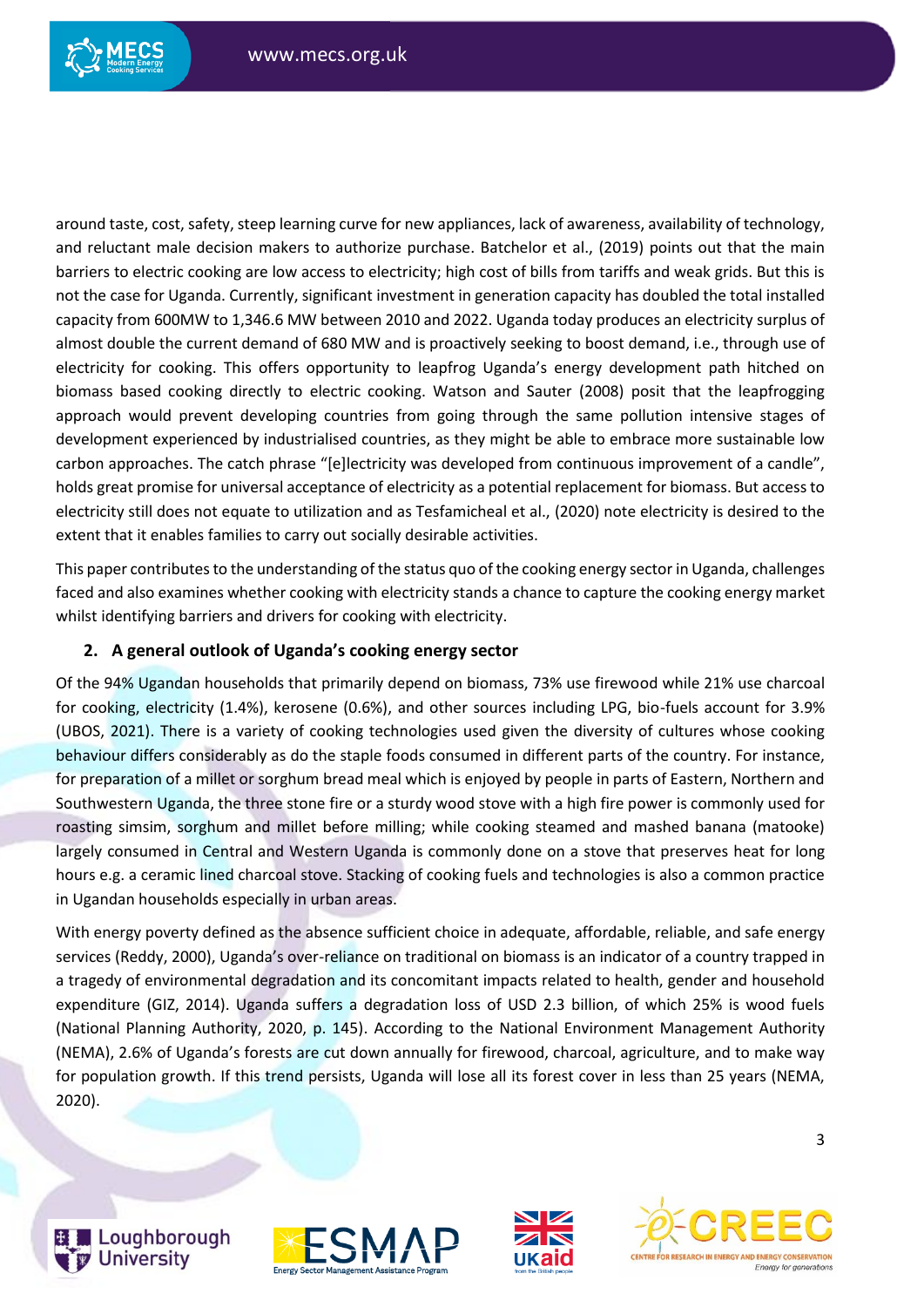

Uganda's population is predominantly rural (73%); however, the proportion of population living in urban areas is increasing. The latest data from the Bureau of Statistics (UBOS, 2021) shows a two percent increase from 25% in 2016/17 to 27% in 2019/20 (UBOS 2021). Due to the increase in urbanization, the urban energy demand is increasingly growing with most of the urban households (86%) using biomass for cooking of which majority use charcoal (57%) compared to only 9% of households in rural areas. The per capita fuelwood and charcoal consumption is 240kg and 680kg per annum respectively and demand for charcoal is 1.5 million tons (MEMD, 2015). According to a report on Uganda Wood Asset and Forest Resources Accounts (UBOS, 2020), demand for wood is led by the high requirements for charcoal production. A combination of inefficient methods of charcoal production relying on the traditional earth mound kiln and inefficient traditional cooking appliances – three stone hearth and metallic charcoal - with low thermal efficiencies and saving ability, worsen the case for biomass use. The current charcoal market structure and value chain offer minimal incentive for the adoption of improved kilns, as frequently promoted, because charcoal operates undersub-optimal subsistence conditions that are less profitable than firewood production.

## **2.1 Sector Governance**

Uganda's energy landscape that is abundant with renewable and non-renewable energy resources has created a multipolar cluster of fuel-based institutions formed on account of anticipated conventional fuel (charcoal and wood) scarcity and Uganda's rich portfolio of locally available alternative fuels. The local governance anatomy is tripolar; namely state, private sector and civil society organisations, and each of these categories comprises a cohort of institutions with either direct or indirect interest in the cooking energy sector. The Ministry of Energy and mineral Development (MEMD) is the government lead agency responsible for the management and development of the energy sector through coordinated national policy formulation, implementation, and monitoring. The mission of the Ministry is to create conditions for the provision of safe, reliable, efficient, cost effective and environmentally appropriate energy services to all sectors on a sustainable basis and thereby contribute to the economic growth of the country (REA, 2020).

Although the MEMD plays a significant role in national energy governance, there are a multitude of issues beyond a single government ministry to manage in terms of policy, and implementation. Considering, energy is the mainstay of the economy, its anatomy forms a spider web with strands clang to non-state actors and other line ministries such as Ministry of Water and Environment - water and biomass resources management; Ministry of Agriculture Animal Industry and Fisheries – crops residues and animals waste; Ministry of Science, Technology and Innovation – technology innovation and knowledge transfer; Ministry of Finance Planning and Economic Development – setting national development priorities; Ministry of Education and Sport – knowledge transfer in energy related practices; Ministry of Gender, Labour and Social development – protection gender of undermined population in relation to energy access: Ministry of Local Government – decentralisation of energy programs; Ministry of Health – setting optimum occupational standards for an energy active setting. As a result of this wholeness, the inter-ministerial committee on energy was formed to ratify connections that energy has with other line ministries and develop a workable coordination mechanism to steer operations. Under the



Loughborough **University** 





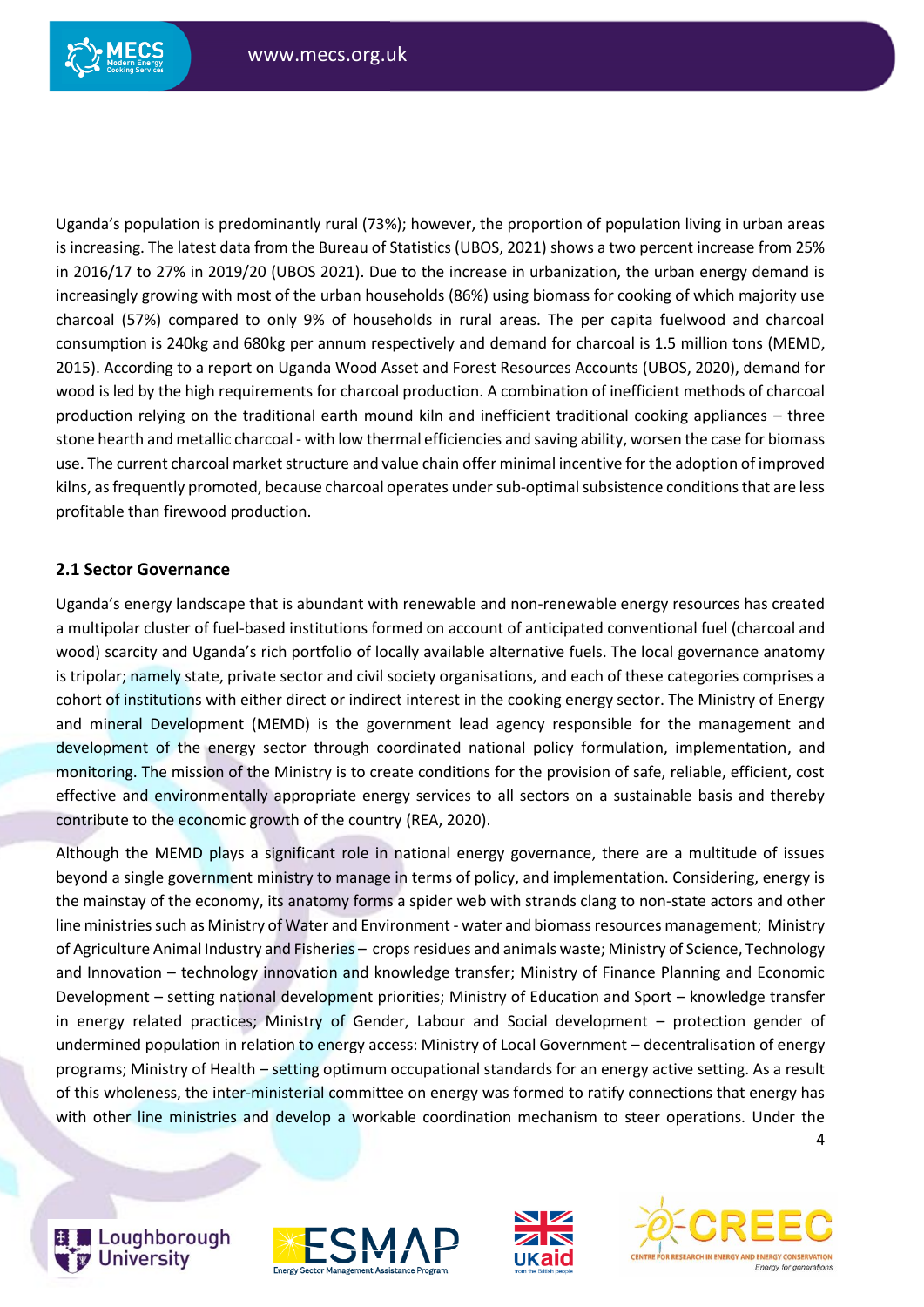

above-mentioned ministries also lie a line of autonomous and semi-autonomous agencies with direct impact on Uganda's energy governance system. These include National Forestry Authority (NFA), National Environment Management Authority (NEMA), and National Forest Resources Research Institute (NAFORRI).

Uganda's cooking energy sector also rides on multilateral and bilateral market systems, as such, international organisations such as GIZ, Food and Agriculture Organization (FAO), United Nations Development Programme (UNDP), World Wide Fund for Nature (WWF), SNV Netherlands Development Organisation, World Bank group have a significant impact on dynamisms within Uganda's cooking energy sector.

Locally, the Uganda National Alliance for Clean Cooking (UNACC), an affiliate of CCA, was established to spearhead cooking interventions at national level. Formed in 2013 as a membership-based association to support efforts towards reduction of demand on biomass energy resources, UNACC provides a joint coordination framework for private and public actors in the Uganda cooking sector. However, UNACC establishment was abreast with indirect mandate of Uganda National Renewable Energy and Energy Efficiency Alliance (UNREEEA), an umbrella organization that consists of six member associations, honorary and associate members including Biomass Energy Efficient Technology Association (BEETA), Uganda National Biogas Alliance (UNBA). The primary role of UNREEEA is to avail a platform for consolidating the renewable energy and energy efficiency private sector as well as improving the business environment. Other UNREEEA members include the Hydro Power Association of Uganda (HPAU), Wind Power Association of Uganda (WPAU), Energy Efficiency Association of Uganda (EEAU) and Uganda Solar Energy Association (USEA); some of whom have overarching links to clean cooking mainly electricity production, an auxiliary and undermined cooking fuel.

Another key set of stakeholders in the cooking energy sector is the academia which includes higher institutions of learning and research and testing centres. These include the Centre for Research in Energy and Energy Conservation (CREEC) whose mandate is to enhance access to modern energy services; the Centre for Integrated Research and Community Development Uganda (CIRCUDO) whose vision is to attain a healthy environment and strong research capacity for sustainable community development. And lastly, Nyabyeya Forestry College which offers different courses related to forestry. All these provide testing services for the cooking energy sector albeit with varying capabilities. Below is an illustration of the governance structure of the cooking energy sector:







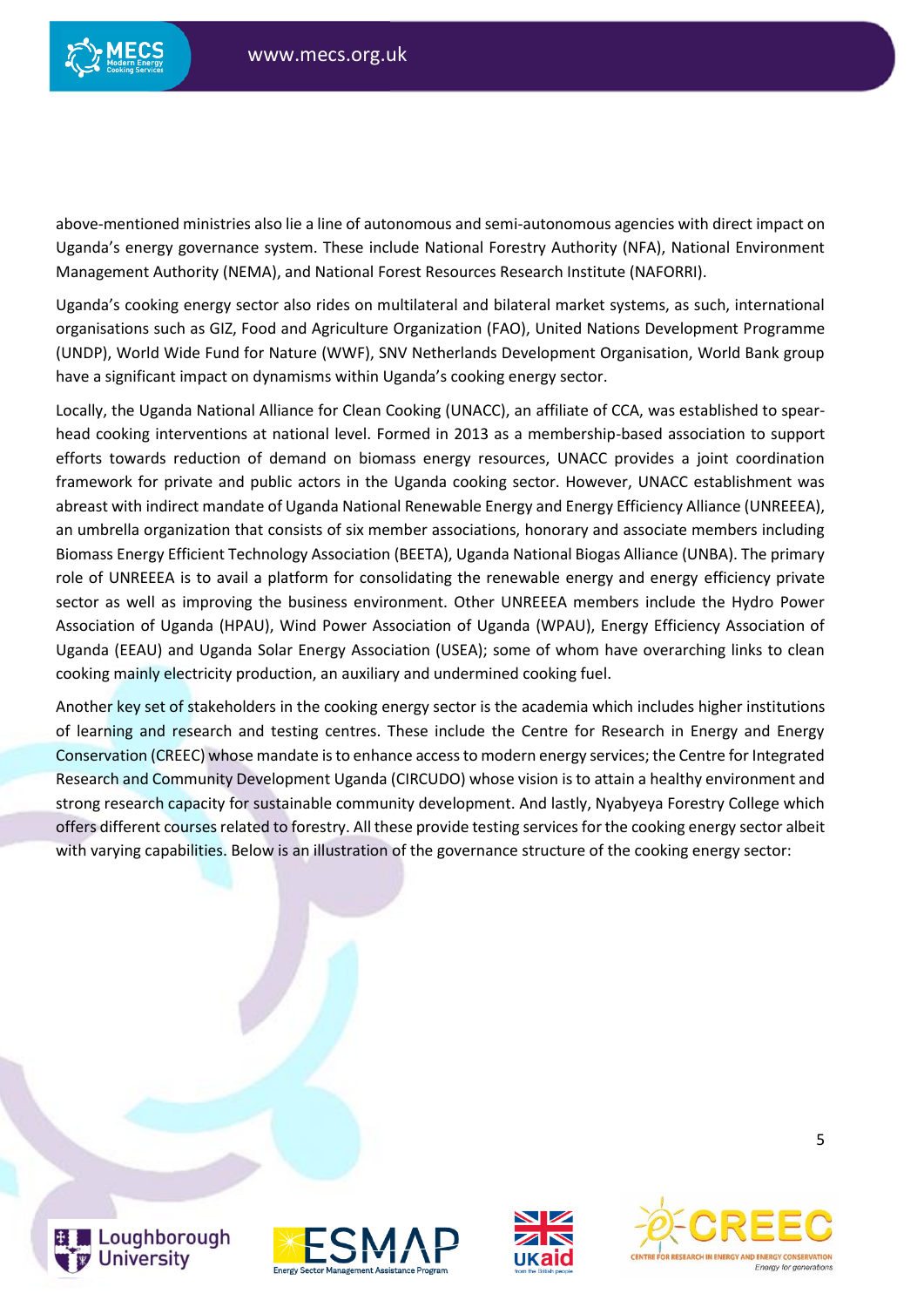

#### Source: CREEC 2022

As illustrated above, there is active participation from the different categories of stakeholders in Uganda's cooking energy sector. However, the most significant gap has for long been the lack of connection between government, non-government, and academia as there was no shared platform to coordinate the efforts of these stakeholders. As a result, programs and policies in the sector have lacked coordination, harmony and consistency in the design of targets and strategies, resulting in lack of clarity, inconsistent decision making and reactive planning without prioritization (Twesigye, 2019). The third National Development Plan (NDP III) recognizes this lack of coherence as evidenced in the slow implementation of core projects under the former NDPs which undermined Uganda's vision 2040 and SE4All Uganda target of increasing access to modern cooking solutions to more than 99% of the population by 2030.

Cognisant of this critical need to strengthen sector coordination, the Ministry of Energy and Mineral Development (MEMD) very recently launched the "National Renewable Energy Platform" (NREP) which seeks to increase connectivity, linkages and a common goal approach among government, private sector, and development actors. NREP will bring together stakeholders and strategic partners oriented in renewable energy to generate, share and promote knowledge dissemination, enhance innovations in renewable energy so as to







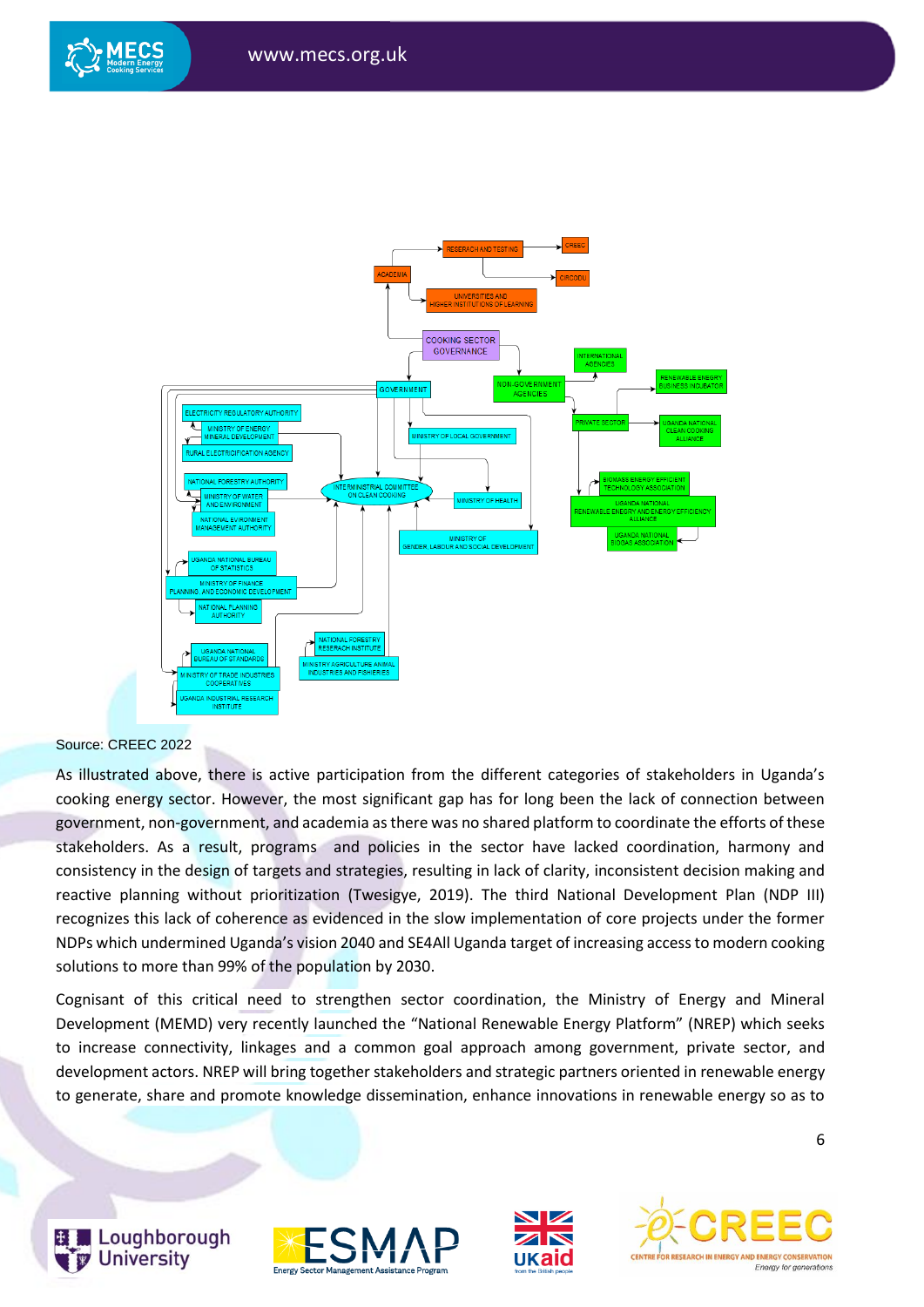

solve common challenges and harness opportunities in the energy landscape. Comprised of the following key stakeholder groups; Government through Ministries, Department and Agencies (MDAs), Development Partners, Private Sector and Civil Societies, Academia, Research for development and communities of practice, Finance Institutions and Consumer Organisations; activities will be implemented under five technical working groups: Technology development and deployment; Training, research and communities of practice; Policy, standards, planning and quality assurance; Information and knowledge hub and lastly access to finance and refinance.

## **2.2 A systemic outlook on cooking fuels**

Biomass persistence in Uganda's cooking landscape is a systemic problem that requires a system outlook to decipher interconnections that exist between the conglomerates of matters in the cooking sector. It is well known that management of supply side issues alone cannot substantially postpone the continued consumption of biomass fuels. It is also noted that dynamic variables such as technology, cooking practices, food, taste, and fuels are sensitive to demand conditions. For instance, one would think that Government's waiver of value added tax on cooking gas in 2020 would have resulted in increased demand for LPG, however, there has been no apparent change in demand. The current increasing fuel prices have aggravated the situation with increased LPG prices despite the tax waiver. We present a casual loop diagram to illustrate factors determining long supply and demand of biomass fuels in light of increased desire to switch to modern and clean cooking fuels.



7

#### **Systemic Analysis of cooking in Uganda**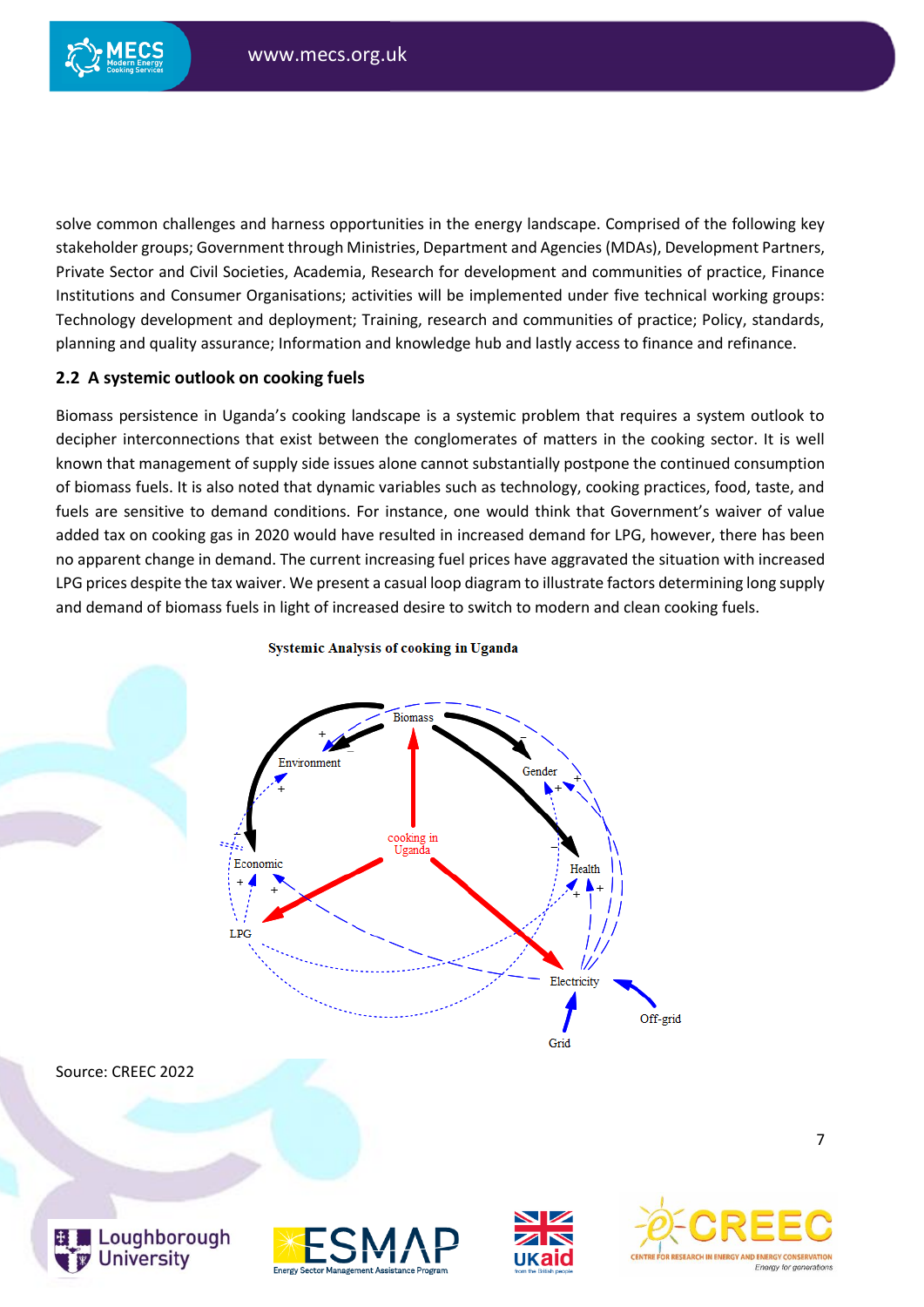

The causal loop diagram illustrates the dynamic behaviour of Uganda's cooking energy sector which illuminates a three-way race between biomass, liquid petroleum gas (LPG) and electricity. Nevertheless, biomass has remained in the spotlight, majorly because of its long tenure as the principle cooking energy fuel and preference concerns related to cost, taste, and availability. However, the future of biomass use is uncertain given its increasing scarcity and government regulations that are prioritizing modern clean energy. The author acknowledges health, gender, economic and environmental benefits that await consistent users of LPG and electricity using the positive sign and negative impacts of using biomass with the negative sign. The figure also denotes all three fuels are used interchangeably depending on the occasion or season. Additionally, it highlights that the three energy sources co-exist but LPG and electricity show great promise in terms of sustainability of supply. In the subsequent section, we further assess the potentials of cooking with electricity in Uganda.

# **3. Cooking with Electricity in Uganda; is it Possible?**

Compared to other clean cooking and electrification technologies, eCooking is still at a relatively nascent stage. The third national development plan (NDP III), is cognizant of electric cooking as a path to reduction of biomass use and a strategy to increase demand for the surplus electricity (National Planning Authority, 2020). The draft national energy policy (2019) also mentions eCooking as a diversification mechanism to liberation of biomassbased cooking in Uganda. This section presents the barriers and drivers for cooking with electricity.

# **3.1 Potential drivers for cooking with electricity**

Commitment by the government to climate change treaties under the green growth development strategy such as the Sustainable Development Goals and sustainable energy for all, makes energy one of Uganda's priorities in improving lives of its citizens (Fashina et al., 2018). Uganda's commitment to achieving SDG goals especially SDG 7 on affordable and clean energy and SDG 13 on climate change as well as SE4All target of universal access to modern cooking solutions by 2030 place pressure on Uganda to incorporate climate change mitigation and adaptation measures in the energy sector.

At national level, government has committed to change the status quo in the energy sector as envisioned in the different policies, plans and government workplans. With the ambitious Vision 2040 target of increasing electricity access to 80% by 2040, the government envisions expanding electricity generation by introduction of new electricity generation options such as peat and nuclear power. Currently, Uganda is producing surplus electricity with a total installed capacity of 1,346.6 MW in 2021 (ERA, 2022). This has triggered government initiatives geared towards increasing the demand for electricity especially at household level. For example, in December 2021, the Government through the Electricity Regulatory Authority (ERA) introduced a '[cooking tariff](https://www.era.go.ug/index.php/media-centre/what-s-new/371-energy-minister-launches-reviewed-electricity-tariff-structure)' – a declining block tariff for domestic consumers to incentivize cooking with electricity. With the cooking tariff, consumers pay UGX 412 for each unit of electricity in the threshold of the 81<sup>st</sup> to 150<sup>th</sup> unit instead of the UGX 747.5 paid for each of the first 80 units of electricity. The lifeline tariff of UGX 250 for each of the first 15 units consumed in a month only applies to customers who consume less than 100 units in a month.







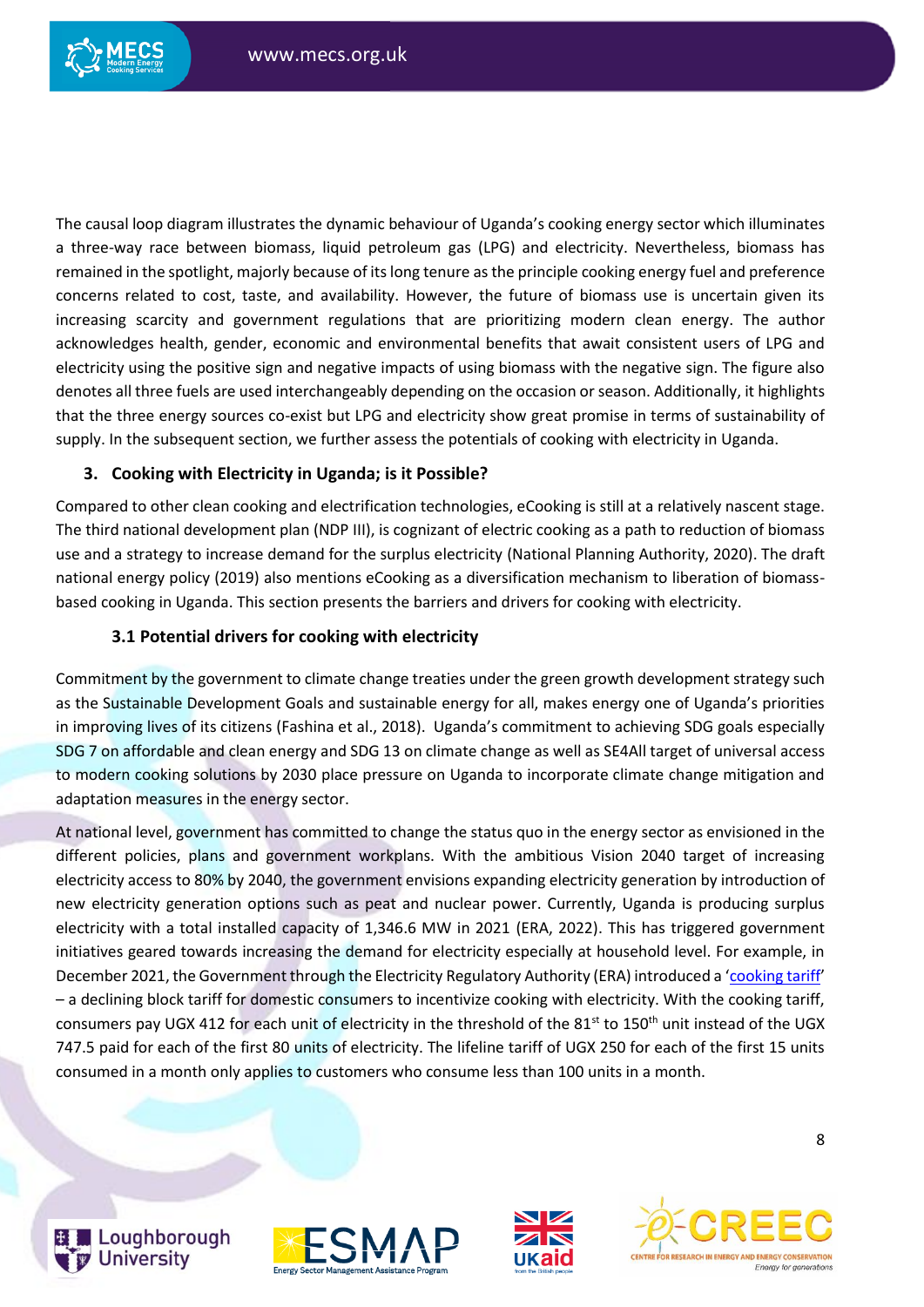

Uganda's third National Development Plan (NDPIII) for the period 2020/21 to 2024/25 incorporates an Energy Development Programme which seeks to reduce the share of biomass for cooking to 50%, increase electricity access, increase per capita electricity consumption and enhance grid reliability. The integration of electrification and clean cooking objectives into a single energy programme is a major step forward for modern cooking in Uganda. A key objective of the programme is promoting the uptake of alternative and efficient cooking technologies such as electric cooking, domestic and institutional biogas and LPG.

The Electricity Regulatory Authority, an independent regulator under the Ministry of Energy and Mineral Development has piloted a program entitled "charcoal to power project" aimed at switching from biomass to electricity for cooking with an overall goal of reducing carbon emissions through increased per capita consumption of electricity in Uganda. The project aims to transition 500 institutions (and eventually 50,000 households) to electric cooking. ERA in partnership with the United Nations Development Programme (UNDP), has already transitioned part of Mulago Hospital, the main national referral hospital, from biomass to electric cooking.

UMEME, Uganda's primary electric utility, in collaboration with ERA is piloting an electric cooking programme that seeks to change the perception around cooking with electricity and thus promote cooking with electricity. The Rural Electrification Agency (REA) has a plan to install over 600 mini grids and microgrids in 14 mapped out territories across the country in 10 years; this means more connectivity for households and businesses and as such an opportunity for integration of e-Cooking right at the design stage of these initiatives. The other advantage associated with mini grids is that it creates an atmosphere for enhanced reliability of supply at a lower cost in remote locations presenting an opportunity for households to have access to improved cooking services. The government through the Global Energy Transfer Feed in Tariff (GETFIT) program is leveraging investment in small scale renewable energy generation projects by private developers and with a total installed capacity of up to 170MW.

The government also has provision to offer financial credit for development of energy efficient technologies. Uganda Energy Credit Capitalization Company (UECCC), works with financial institutions such as Centenary Bank to avail financial opportunities for development of viable technologies. The government under Ministry of Energy and Mineral Development has designed annual energy campaign programs for awareness creation. This provides a vantage point for penetration of electric cooking appliances. For example, the energy week which attracts all categories of energy products and entrepreneurs. Besides MEMD, other stakeholders such as GIZ and UNDP have picked interest in ecooking and are seeking ways to build awareness and support the sector.

Manufacturing and supply capacities of Improved Cookstoves lag behind the magnitude of the potential market, policy targets and health challenges, and thus inviting need for alternative reliable and modern cooking solutions. This has opened windows for interventions such as introduction of e-cooking appliances. The LPG market is also set to grow with the government removing VAT on LPG and the discovery of oil. Though LPG is not a renewable option, it could serve as a transition fuel to encourage households move to cleaner and modern options hence opening up to innovative approaches such as bottled biogas for cooking.



Loughborough **University** 





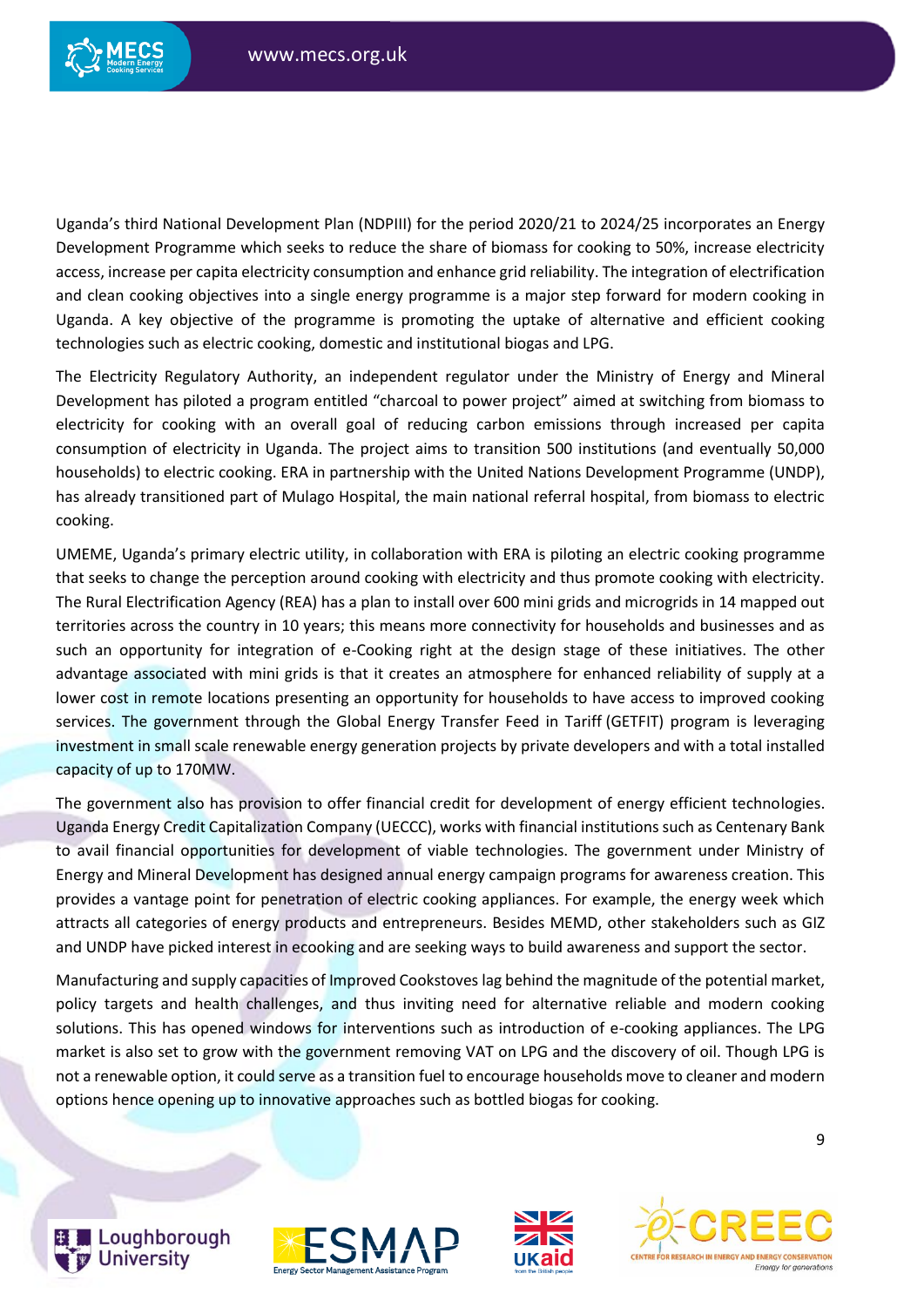

While the quality of appliances on the market is still wanting, the government under the Uganda National Bureau of Standards (UNBS) is well positioned to develop certification and labelling guidelines for electric cooking appliances to ensure quality products on the market. UNBS is already aware of the increased interest in e-Cooking and is planning to initiate expert engagements for standard development on e-Cooking appliances.

### **3.2 Barriers to cooking with electricity**

Leary et al.(2021b) observes that adoption of eCooking is limited by perceptions such as cost of the appliance and electricity. Whilst eCooking is not new in Uganda, most of the appliances available in the market (hotplate, electric oven) are inefficient and thus consume a lot of electricity. This is worsened by the relatively high cost of electricity that makes it hard for consumers to purchase appliances and also create a budget periodically for paying electricity bills.

Bad user experiences probably from use of imported counterfeit products and high energy intensive electric appliances has greatly impacted on adoption of electric appliances, eCooking inclusive. Uganda's free market space that is open to a wide range of technologies often suffers unfair competition from counterfeit products staged against legitimate products, given that consumers will most often purchase the cheaper counterfeit product as they are less informed or aware of what different price ranges mean from the efficiency and quality perspectives. This is aggravated by the lack of an elaborate certification and labelling standard for e-Cooking appliances.

Engendered decision making in households also has a great stake on the success of electric cooking programs in Uganda. Financial decisions are always made by the men, yet women are the renowned custodians of the kitchen. Therefore, delayed decision making by the men has great hindrance on early technology adoption.

Lack of market intelligence in Uganda's cooking energy sector. Often decisions are made from anecdotal information and as such technologies fail. For instance, despite the long tenure of improved cook stoves in Uganda's market, less than 15% of the population have enjoyed the associate benefits. The few that have access to modern cooking technologies are filled with great uncertainty, facilitating the common theory of fuel and stove stacking.

Availability bias for accessible appliances and fuel options. The most direct challenge facing clean cooking in Uganda is lack of an all-inclusive supply chain model, where clean cooking products are available or easily accessible to all users in urban, peri-urban and rural areas. Relatively clean and costly fuels are limited to urban centres, where there is guarantee of access. Distribution and supply chain issues hamper the development of a market for clean cookstoves and fuels in developing countries, and the difficulty of reaching rural residents who do not have access to retail stores in which to purchase or repair a clean cookstove can further complicate adoption rates. Weak supply chains have limited the exposure of consumers to more advance and state of the art technologies, thus choking demand growth resulting in market spoilage.



Loughborough **University** 





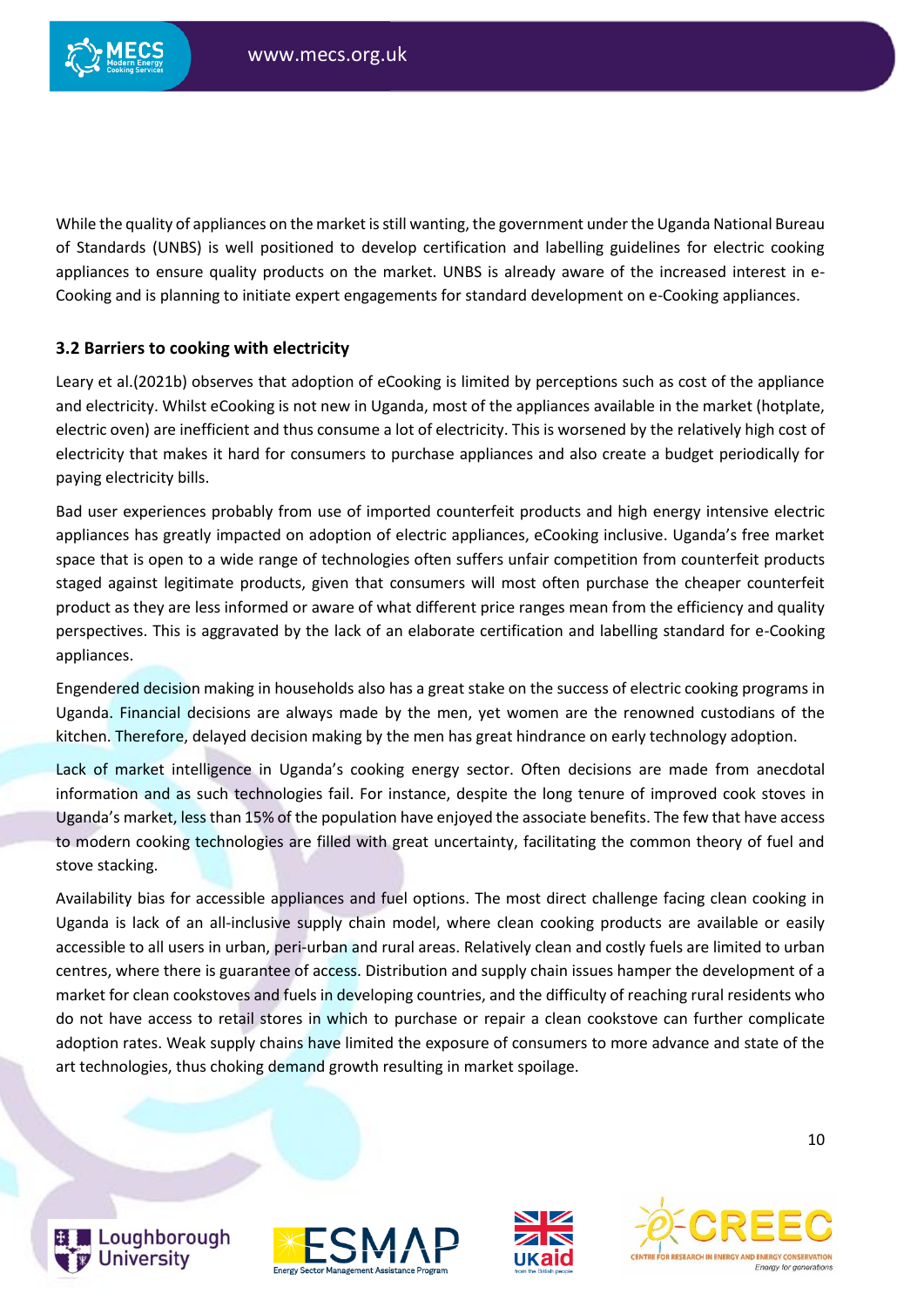

Insufficient political support which also limits financial, technical support and enabling conditions required to attract private investment needed to create a thriving market for clean cook stoves and fuels. There is weak collaboration between government and private sector in the drive to meet policy targets for efficient clean cooking technologies.

A lack of robust evidence on the impacts of interventions has also contributed to a shortage of commitments by governments and donors to secure the necessary investment, technology development and support for implementation.

Limited awareness among households regarding the benefits of clean cook stoves and fuels is another key barrier. This affects the purchase rates of cleaner cooking technologies but often more costly products, and raises the bar for new entrants wishing to sell clean cook stoves in sufficient quantities to be profitable. In addition, the available appliances in the market do not favor large family sizes that were largely dependent on traditional three stone fire and large pots.

Lack of favorable credit and financing options for clean cooking, makes it difficult for consumers to purchase upfront high-cost appliances. Stove marketing and distribution are limited to a few poorly capitalized distributors and therefore manufacturers bear the burden of inventory financing and securing working capital. Household poverty, lack of disposal income for purchase of efficient cooking appliances at the expense of more dire household development challenges

Lastly, though the installed capacity of electricity has greatly increased, the main challenge is evacuation. Transmission is challenged by losses, vandalism and dilapidated infrastructure, particularly eucalyptus poles used in transmission, low and unstable voltages which is a challenge to cooking with electricity due to unreliability.

## **4. Conclusion**

Uganda's cooking energy sector demonstrates a liberal and receptive stand towards emerging technological advancements and subjective policy demands. For instance, the clean cook stove market is dominated by both local and imported products. Local stoves comprise of biomass burning stoves and imported stoves, and a mix of stoves that use biomass, ethanol, LPG, and electricity. Biomass dominance has been protracted by two assumptions; 1) guarantee of biomass fuel availability and 2) assurance of continuous technical improvement to achieve high thermal performance and low emissions. However, despite numerous attempts to improve the two key performance parameters of biomass stoves, it is evident that a peak has been reached, particularly in attempts to reduce emissions. Secondly, there is minimal empirical evidence to justify health benefits associated with biomass cook stoves. On the flip side, electric cooking from renewable sources offers transformative potential to reconcile where biomass-based cooking has lacked.

Past attempts to reduce biomass utilization were focused on its deleterious effects on health, gender and environment which was not successful given the continued usage. However, the new reality focuses on concerns over sustainability of supply stemming from competing needs and foreseeable scarcity of biomass resources



Loughborough **University** 





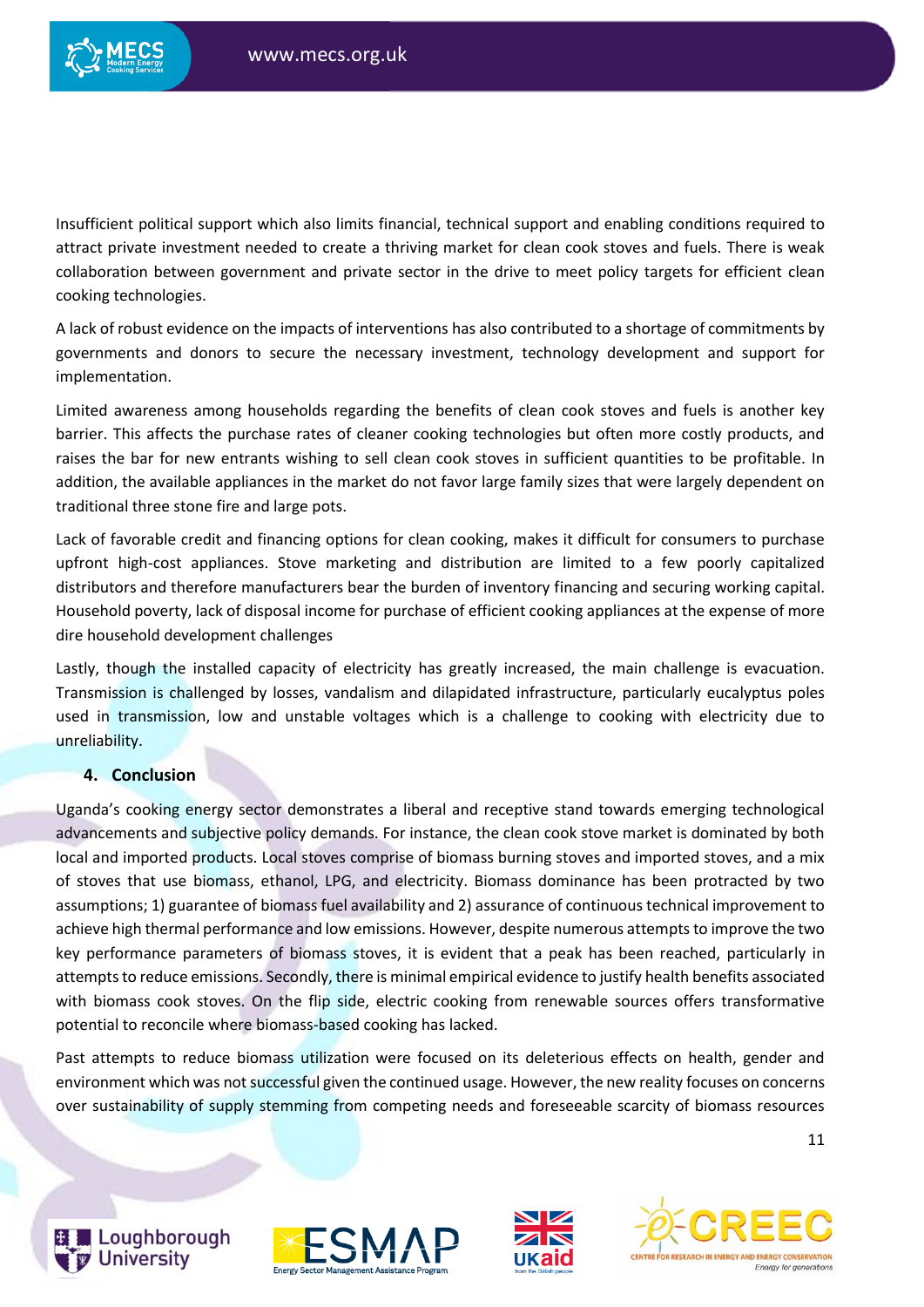

stimulated by population growth and urbanization. Currently, government development plans are more cognizant of electricity development, and the generation capacity has been boosted, however, the main limitation is that the demand is below the generation capacity. To reduce losses and leverage financial benefits the government will be forced to drive energy consumption.

A shift to low carbon energy can be of course costly in the face of other development requirements for emerging economies like Uganda, but the co-benefits that can be captured in this process could compensate the costs in the medium and long term (Bianco, 2017). Whereas the government is trying to increase access to and demand for electricity, the government is also motivated to drive events that drive its interests, and interventions such as modern energy cooking services in the form of e-cooking are likely to meet this need and gain government support.

### **5. Recommendations**

#### **5.1 Short term strategies**

Coordination across sectors and institutions to take advantage of complementariness and provision of appropriate inputs to promote cooking with electricity to achieve maximum benefits and avoid duplication of efforts.

Increased awareness and dissemination of the benefits and the evidence of the potential of cooking with electricity to key decision makers in government, regulatory bodies, users, private sector, academia, funding bodies is vital for the sustained uptake of cooking with electricity. This will facilitate informed decision making of priority work areas for different stakeholders as well as influence user choices for cooking energy.

#### 5.2 Medium term strategies

To curb the issue on quality of electric cooking appliances on the market, UNBS should fast track the standards and labelling development process for e-Cooking to control that quality of products sold on the market. The developed label should be widely communicated to users to enable them identify quality products when buying. Alongside standards development, the capacity of existing local testing centres should be enhanced to be able to assess the performance of e-Cooking appliances. Provision of innovative financing or targeted support to suppliers, users and institutions to increase interest in cooking with electricity, spurring behavioural change thus resulting in sustained adoption of modern energy service for a lifetime. Innovative business models could include; the pay-as-you-go (PAYG) model for users that allows for payments in instalments and has largely been successful with solar PV and home systems in Uganda and across Africa. EnerGrow, an innovative asset financing company based in Uganda aims to revolutionise communities by financing customers to unlock local productivity and increase energy demand. It provides asset finance for electrical appliances for small businesses to grow their businesses thus increase their income and their ability to pay for energy consumed.







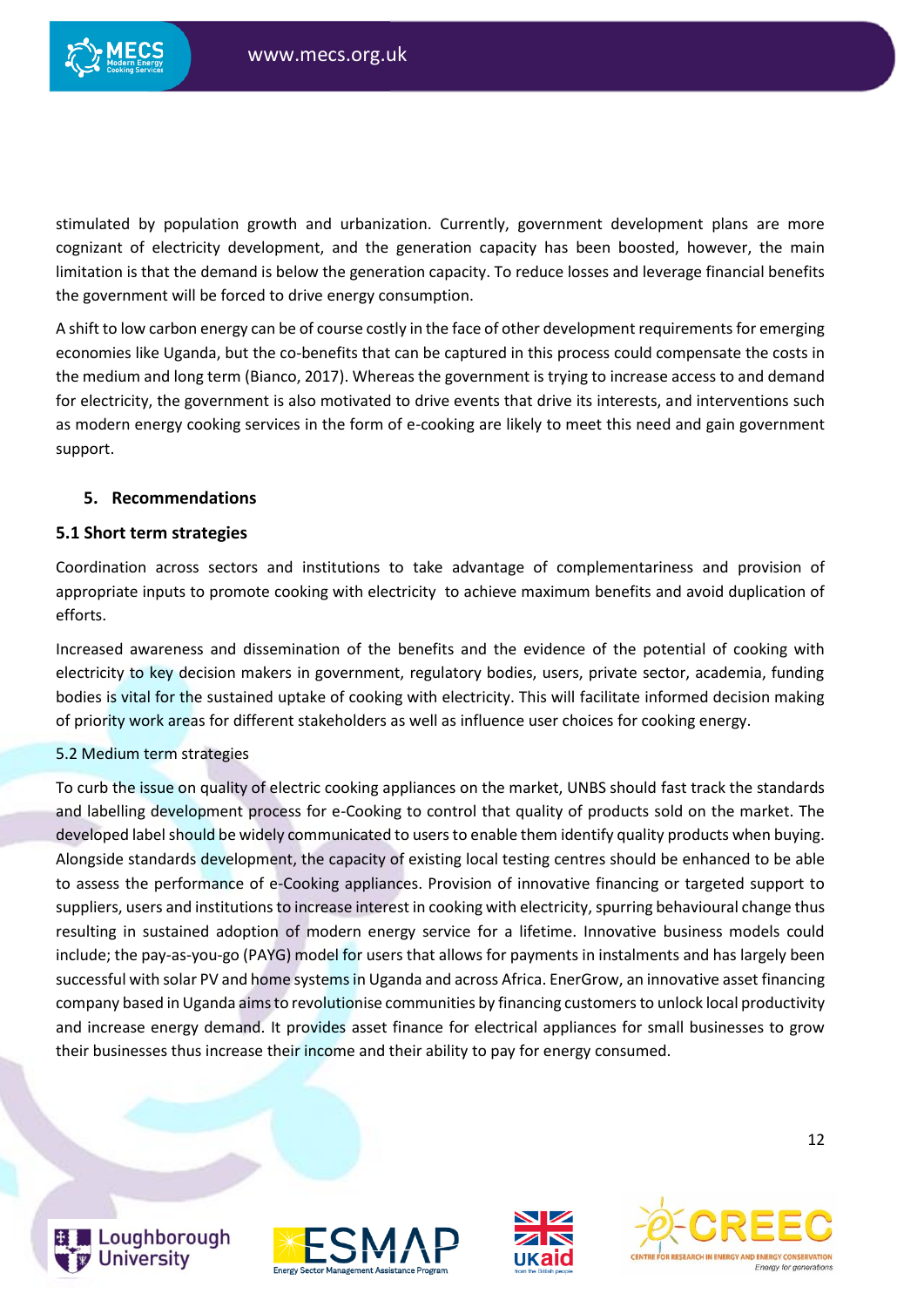

Addressing issues around reliability for the electricity provided is key to ensure continued uptake. This requires a mindfulness of the rapid population growth in the urban areas which cause constraints on the existing grid infrastructure thus proper planning should be done and timely interventions done.

Addressing demand constraints at all stages of the electrification process is essential to raising uptake. Most households cannot afford connection charges and consumption tariffs because of lack of regular and adequate income. Households also face challenges related to inability to afford quality appliances. One possible solution for this would be to target and promote productive use of electricity to improve household income and as such improved livelihood and ability to pay for the energy used. The Utilities 2.0 Twaake pilot is a new integrated innovative pilot that seeks to deliver universal electrification in Uganda for half the cost, fraction of the time as grid-only. Funded by [the Rockefeller Foundation](https://www.devex.com/organizations/rockefeller-foundation-19719) and coordinated by [Power for All](https://www.devex.com/organizations/power-for-all-132773) with several partners including UMEME, the pilot intends to tackle energy access by using mini grids and increasing power consumption to ensure that connections translate to revenue. The project provides asset finance for electrical appliances for small businesses, and households thus electric cooking appliances fit well in the scope.

## **5.3 Long term strategy**

Considering local manufacture is key for knowledge transfer, technical sustainability, and continued adoption of modern technologies. This is to also provide opportunity to different stakeholders along the supply chain of eCooking appliances.

### **References**

- 1. Batchelor, S., Brown, E., Scott, N., & Leary, J. (2019). Two Birds, One Stone—Reframing Cooking Energy Policies in Africa and Asia. *Energies*, *12*(9), 1591. https://doi.org/10.3390/en12091591
- 2. GOU. (2013). *Biomass Energy Strategy (best) Uganda*.
- 3. Draft National Energy Policy, (2019).
- 4. Leary, J., Menyeh, B., Chapungu, V., & Troncoso, K. (2021a). eCooking: Challenges and Opportunities from a Consumer Behaviour Perspective. *Energies*, *14*(14), 4345. https://doi.org/10.3390/en14144345
- 5. Leary, J., Menyeh, B., Chapungu, V., & Troncoso, K. (2021b). eCooking: Challenges and Opportunities from a Consumer Behaviour Perspective. *Energies*, *14*(14), 4345. https://doi.org/10.3390/en14144345
- 6. Lombardi, F., Riva, F., Sacchi, M., & Colombo, E. (2019). Enabling combined access to electricity and clean cooking with PV-microgrids: New evidences from a high-resolution model of cooking loads. *Energy for Sustainable Development*, *49*, 78–88. https://doi.org/10.1016/j.esd.2019.01.005
- 7. National Planning Authority, R. of U. (2020). *Third National Development Plan (NDP III) 2020/21—2024/25*.
- 8. Price, R. (2017). *"Clean" Cooking Energy in Uganda – technologies, impacts, and key barriers and enablers to market acceleration*. 23.
- 9. Rahut, D. B., Behera, B., Ali, A., & Marenya, P. (2017). A ladder within a ladder: Understanding the factors influencing a household's domestic use of electricity in four African countries. *Energy Economics*, *66*, 167– 181. https://doi.org/10.1016/j.eneco.2017.05.020